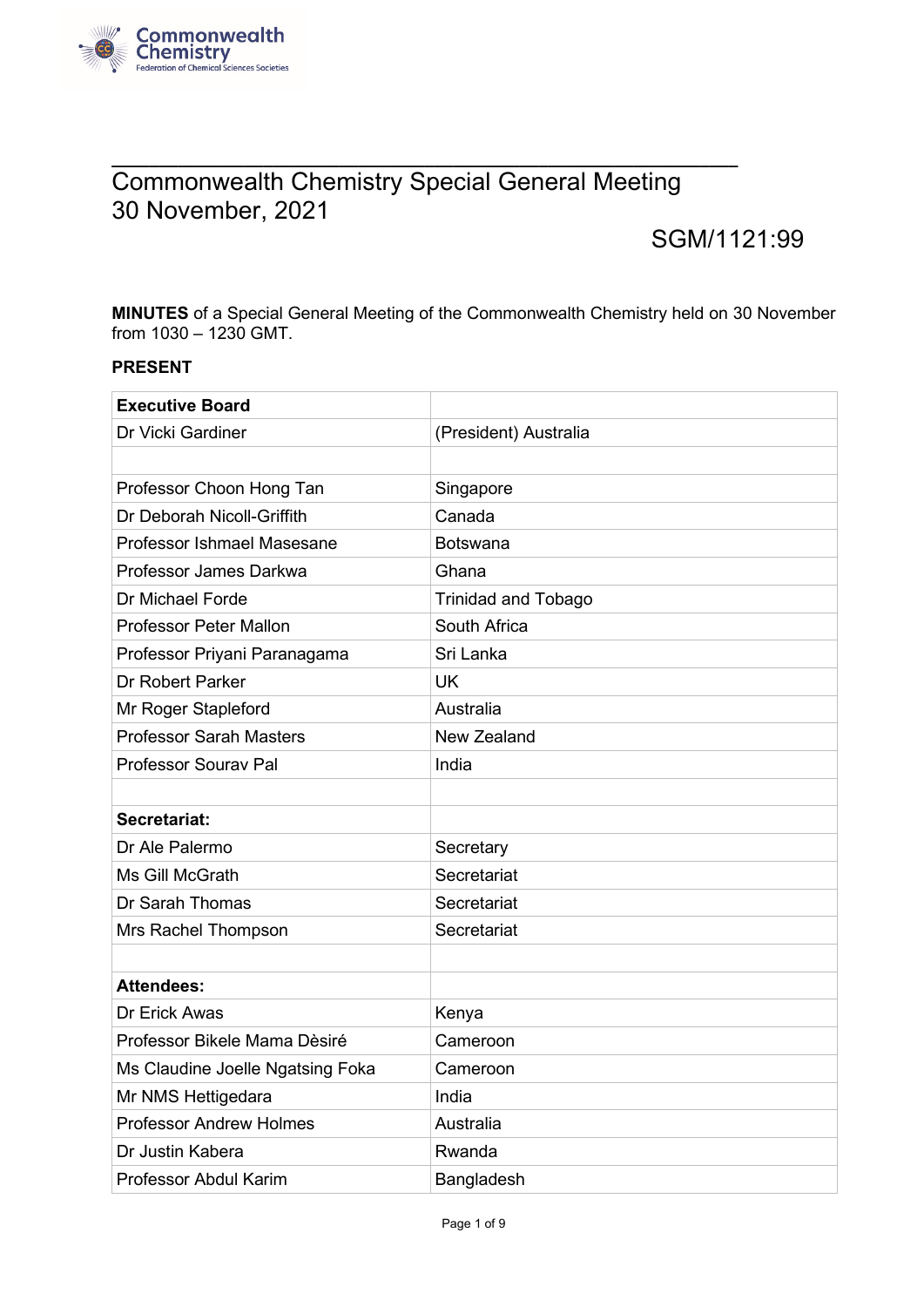

| Dr Tebello Mahamo                            | Lesotho          |
|----------------------------------------------|------------------|
| Professor Iqbal Rouf Mamun                   | Bangladesh       |
| Professor Basil Shelton Marasinghe           | Papua New Guinea |
| Professor Bice Martincigh                    | South Africa     |
| Dr Clarence Mgina                            | Tanzania         |
| <b>Professor Michael Mucalo</b>              | New Zealand      |
| Dr Noah Naumih                               | Kenya            |
| Professor Catherine Ngila                    | South Africa     |
| Professor Jean Pierre Nkurunziza             | Rwanda           |
| Mr Jean Claude Ndom                          | Cameroon         |
| Professor Vincent Nyamori                    | South Africa     |
| Professor Gloria Ukalina Obuzor              | Nigeria          |
| Professor Ponnadurai Ramasami                | <b>Mauritius</b> |
| <b>Professor Vinod Singh</b>                 | India            |
| Professor Emmanuel Sinagra                   | Malta            |
| Dr Soon Ting Kueh Datuk                      | Malaysia         |
| Dr Pierre Gerard Tchieta                     | Cameroon         |
| <b>Professor Flavien Astride Alfred Toze</b> | Cameroon         |
| Professor Amália Uamusse                     | Mozambique       |
| <b>Professor Avril Williams</b>              | <b>Barbados</b>  |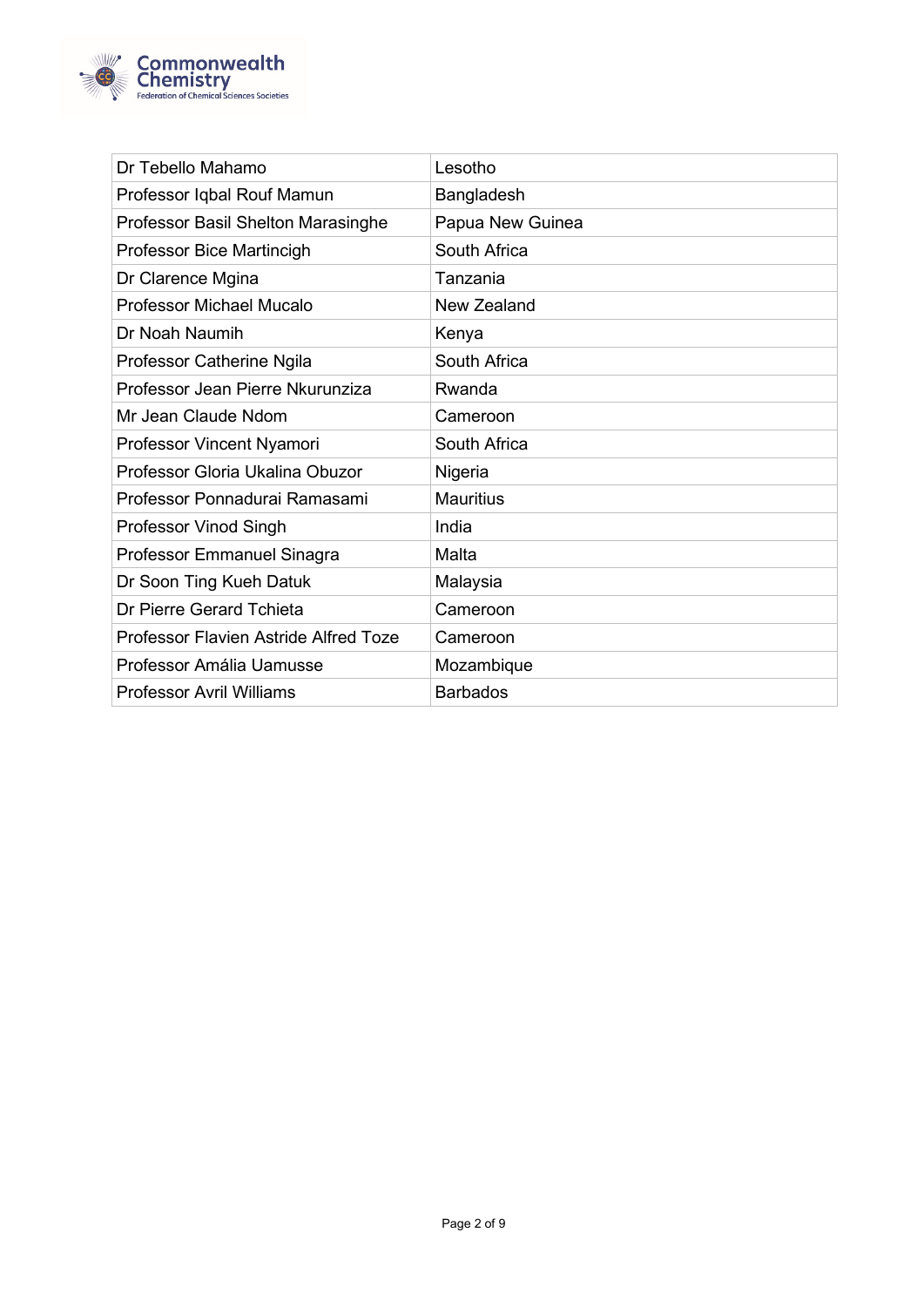

## 1. **WELCOME FROM THE PRESIDENT – DR VICKI GARDINER** Dr Gardiner welcomed all to the first Commonwealth Chemistry Special General Meeting and thanked them for their attendance.

She introduced three new members of Commonwealth Chemistry – the Cameroon Society of Chemistry, the Chemical Society of Lesotho and the Rwanda Chemical Society and welcomed all three. Cameroon and Rwanda had produced a short video for the event and this was shown to participants.

With the new additions, the total number Commonwealth Chemistry Members was 25.

## 2. **COMMONWEALTH CHEMISTRY FINANCE COMMITTEE (SGM/1121:02)**

Dr Gardiner took participants through the set up of the Commonwealth Chemistry Finance Committee. Its purpose was to ensure the future financial sustainability of the organisation.

The members of the Committee were confirmed as:

Professor Sourav Pal, Chair (India) Professor James Darkwa (Ghana) Dr Deborah Nicoll-Griffith (Canada) Dr Ale Palermo (UK) Dr Robert Parker (UK) Mr Roger Stapleford (Australia) Professor Choon Hong Tan (Singapore)

The Committee would act in an advisory capacity with the Executive Board responsible for all financial decisions and member societies would be kept up to date.

#### 3. **A SUSTAINABLE CHEMISTRY WORKFORCE FOR A SUSTAINABLE FUTURE REPORT- PRESENTATION OF THE MAIN FINDINGS, COMMITMENTS AND RECOMMENDATIONS (SGM/1121:03)**

Dr Gardiner introduced the main findings or the report.

38 out of 54 countries had participated in the survey and she gave thanks to all of those who had promoted it. The survey consisted of 20 questions, broken down into four main sections which covered – career progression, training, working environment, collaboration and networks and it also included a question as to what kind of wider support Commonwealth Chemistry could provide. Four focus groups had taken place during September 2021 to better understand some of the key findings. The participants of both the survey and the focus groups were based in low, middle or high income Commonwealth countries or were Commonwealth nationals currently living outside of the Commonwealth.

Early Career Researchers (ECCs) were defined as anyone within the first 10 years of their research, after completion of their most recent chemistry qualification(s) and excluded career breaks. Two thirds of the respondents were from high income countries and one third from middle and low income countries. Low and middle income countries were grouped together to avoid overly reducing the sample size.

Overall, it reflected the greatest number of practicing chemists in high income countries proportional to the population, as well as the high barriers in low and middle income countries in accessing the survey, such as Internet infrastructure. In addition, many low or middle income countries did not have a chemical society, which meant that there were less well established networks through which to contact local chemists.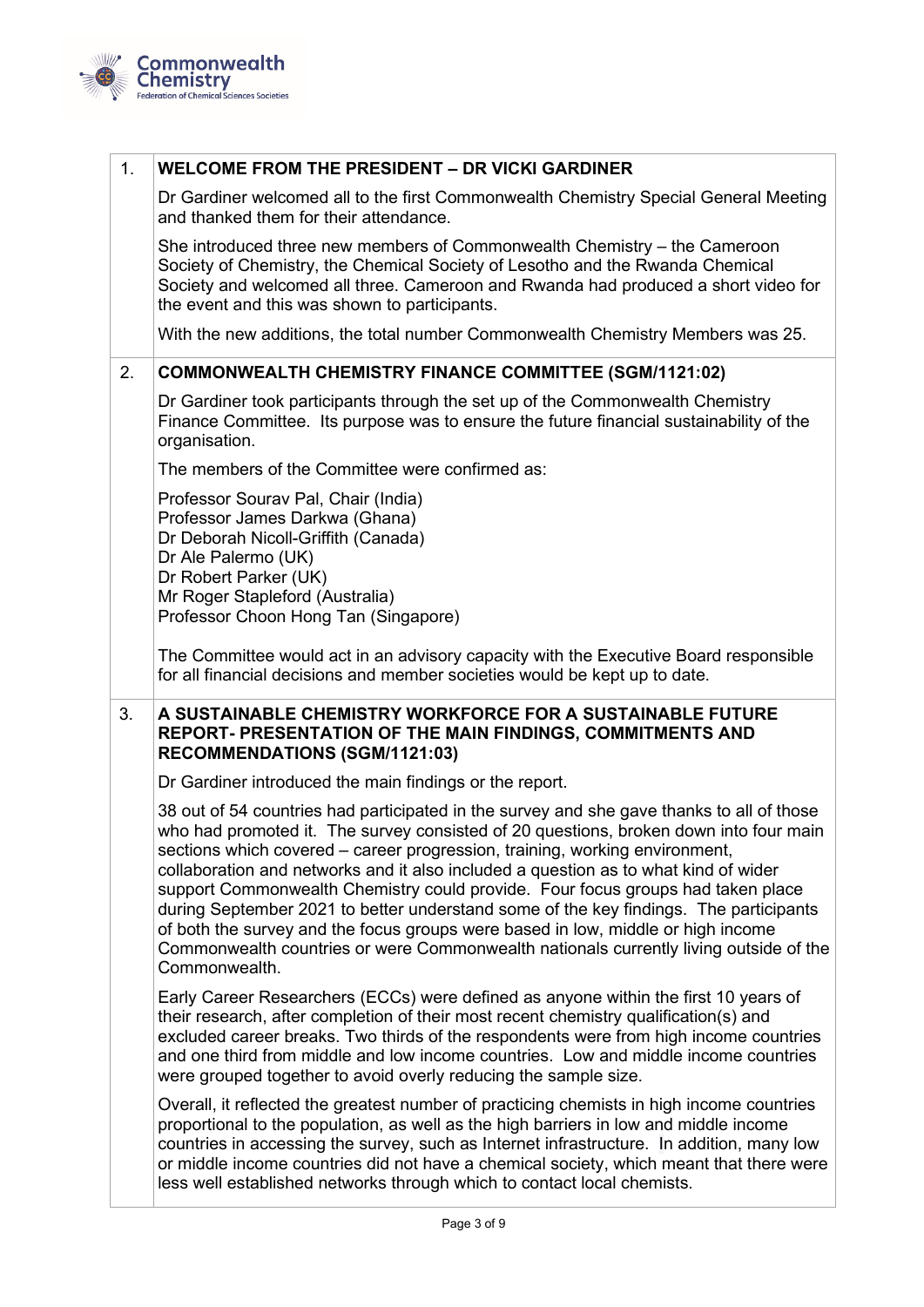

It was found that 9 in 10 ECCs were working in areas relevant to achieving the United Nations Sustainable Development Goals (SDGs). ECCs in low to middle income countries were researching topics related to health, food, agriculture, water and the environment.

Barriers included a lack of promotion opportunities, mentoring and support and limited access to equipment and consumables. Difficulty in accessing funding for research and funding for networking and travel were also found to be a significant challenge across the Commonwealth. In addition, ECCs were found to need more support in the writing of funding and grant applications, getting scientific papers published and in seeking out coaching and mentoring.

Evidence showed that diverse teams do better, unfortunately inequality and a lack of diversity was shown to be a major problem particularly when related to gender. Women ECCs were more likely to be held back by prejudice, family commitments and a culture of long working hours. It was acknowledged that these barriers also impact men but more than one in five women said a family commitment negatively impacted their work compared to one in six men. Almost one in four women said that the expectation of long hours had a negative impact compared to one in six men. It was also found that women were less confident in writing applications and getting published.

Dr Gardiner handed to Dr Forde for the next part of the presentation to explain the commitments of Commonwealth Chemistry, following the findings. Dr Forde talked through the key commitments – firstly, to empower chemists to build their networks by setting up a Commonwealth Chemistry Early Career Network, by holding online and in person events such as webinars and workshops and by supporting the development of new and existing chemical societies, which play a crucial role. Secondly to support ECCs to develop non-technical skills by partnering with organisations to increase professional development opportunities and career guidance. Thirdly, to empower and support Commonwealth Chemistry members to champion equality in chemistry in all its forms in their local communities by sharing good practice and a range of different activities. Lastly, to facilitate knowledge sharing between ECCs across the Commonwealth for example by providing free access to Chemistry World and engaging policy makers and funders.

Dr Forde handed to Dr Nicoll-Griffith for the next part of the presentation, to explain the Recommendations for The Commonwealth. She put forward that the Commonwealth should use its power to encourage greater scientific collaboration, to enhance support for ECCs through its capacity to build programmes and engage with members to promote inclusion and diversity.

Dr Nicoll-Griffith handed to Professor Paranagama for the next part - Recommendations for Funders of Research. She said that there was a call for an increase in the number of grants targeted at ECCs, and that more funding be made available for equipment and travel and that diversity within the teams and institutions should be taken into account when considering funding.

Professor Paranagama handed to Professor Tan for the next part – Recommendations for Universities and Chemical Sciences Employers. He said this group should increase job security, provide training in non-technical skills, and provide coaching and mentoring for ECCs. Also, that they should promote family friendly work practices, consider equipment sharing arrangements and gather data on and improve inclusion and diversity.

Professor Tan handed over to Dr Forde who would act as Chair for Q&A.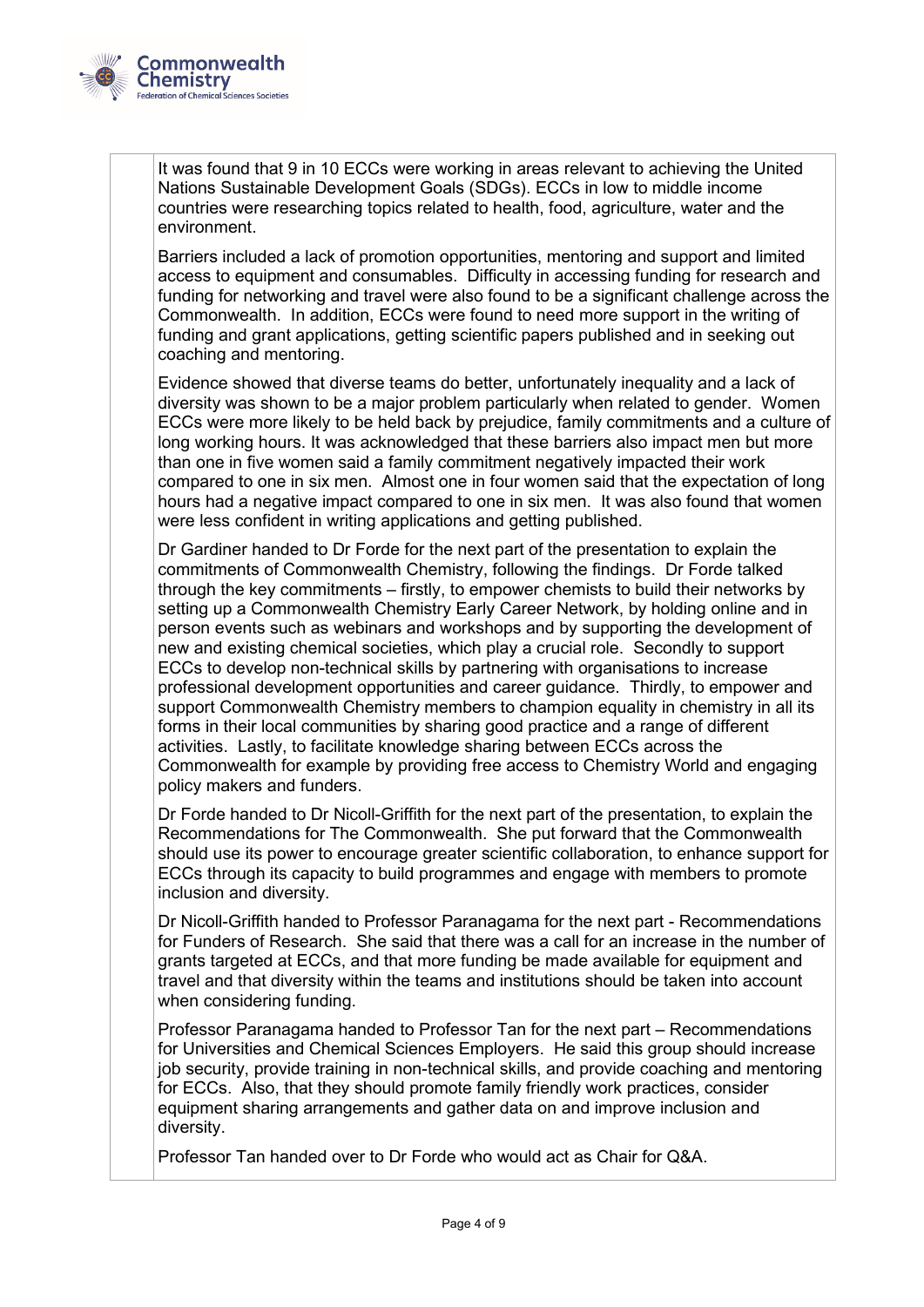

Professor Mucalo asked if larger sized countries had dominated the survey in terms of participation. Dr Gardiner explained that this was taken into consideration ahead and the information had been gathered in such a way that it was able to be analysed and compared to accommodate this.

A second question was put forward as to how Commonwealth Chemistry would communicate the results of the report, to ensure that organisations such as funders were aware of the results and recommendations. Dr Gardiner explained that Commonwealth Chemistry was in the process of applying for Accredited Status which would open a lot of doors. She also asked for help from Commonwealth Chemistry members as each member would know who, within their country, to speak with in order to share the report. She added that the Secretariat was in the process of putting together a cover letter which could be sent with a copy of the report and this would be shared with members. She also encouraged members to be in touch with the Secretariat for support.

Professor Soon Ting-Kueh Datuk asked if there was a database of ECCs. He also said that it was important to not only focus on research ECCs but also those within industry and corporates who would face similar difficulties. Dr Gardiner said that this was a very good point and that while the current survey had focused on university and research ECCs, at some point in the future other groups would be looked at, possibly through another survey. She acknowledged the point that a database would be a good idea and that looking at how to obtain permissions etc for this could be looked into.

Dr Forde said a question had come through as to what success factors could look like and asked Dr Nicoll-Griffith if she would like to answer. She said that one would be to see Commonwealth Chemistry members proactively communicating the report in their own country, second was to establish an ECCs network and ensure it was inclusive and active and engaged and that the network was heard by members of Commonwealth Chemistry, third that it would be important to measure collaboration of researchers and finally to keep arranging events that brought ECCs together, for example the poster competitions.

A question came through about what would be done with the results. Dr Forde asked Dr Mallon if he would like to answer. He said that while there were many recommendations it was important to look at priorities and put together an action plan. It had been suggested that a task group be formed, and the initial members would be himself, Professor Paranagama, Professor Pal and Professor Masters. He then asked that member societies contact the Secretariat to put forward names of those who would like to join the task group.

Professor Mamun put forward a question as to what influence the report might have on research grants from Commonwealth Chemistry for those in developing countries. Professor Pal answered stating that grants for large projects may be limited but those that focus on SDGs may be more likely to receive funds and it could be something that the Executive Board could look into. Dr Gardiner said that Commonwealth Chemistry had not been set up as a funding agency but reiterated that the report and the template letter should help in applying for grants locally and that Commonwealth Chemistry would try to facilitate and support.

Professor Sinagra said that while funds were available in Malta through the European Union and locally, it fell short of what other countries (large economies) received. He felt that projects relating to the environment were not well received and there was not a lot of funding available. Dr Gardiner said she hoped the report findings would give members the evidence-based data to approach bodies for funding.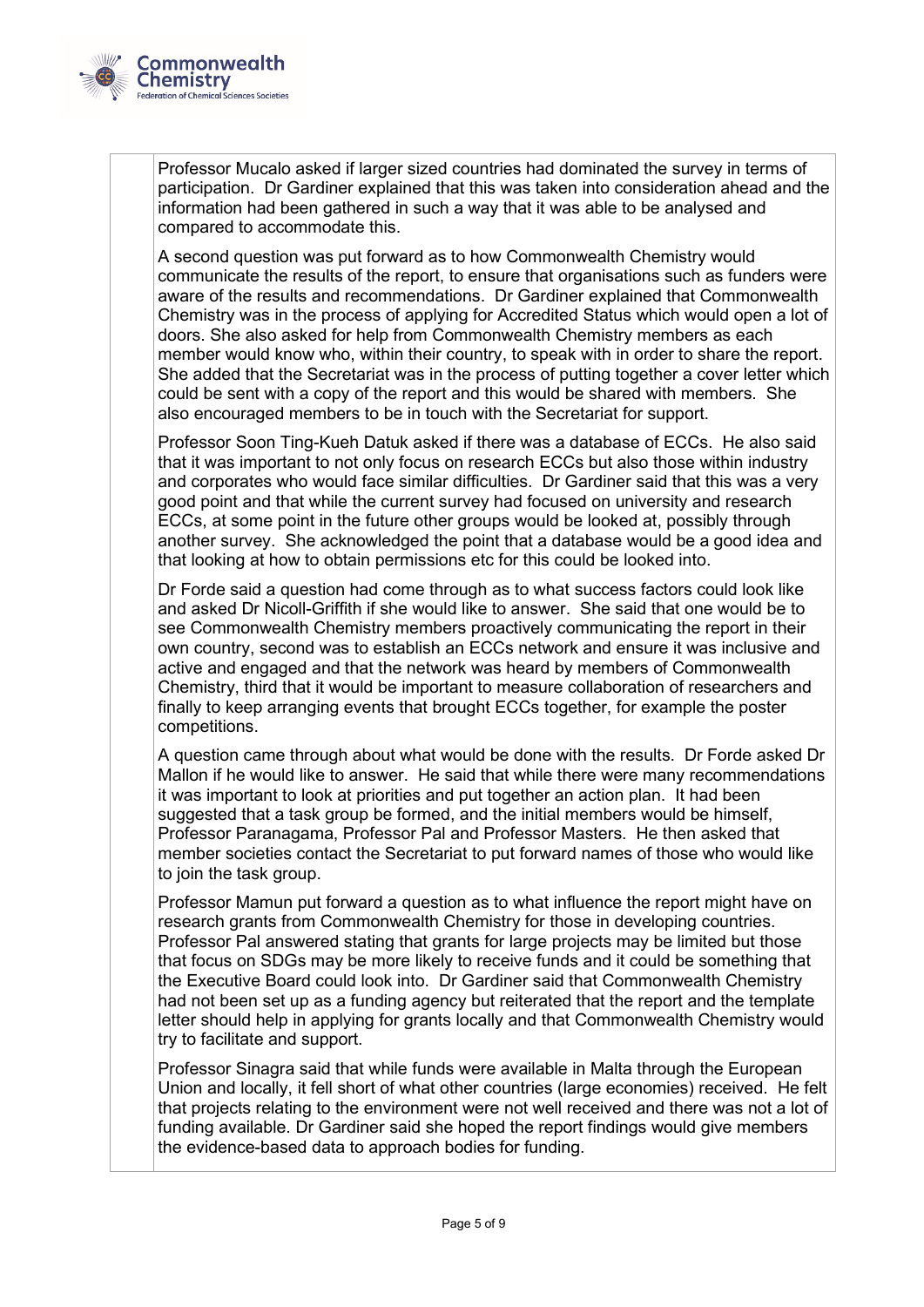

Dr Forde closed the item but said that there would be time available at the end of the agenda for further comments and questions.

#### 4. **UPDATE ON COMMONWEALTH CHEMISTRY PROGRAMME OF ACTIVITIES 2021- 2023 (SGM/1121:04)**

Dr Forde asked Professor Sarah Masters to present the next item. Professor Masters explained that she was Chair of the Scientific Organising Committee for the inaugural Commonwealth Chemistry Congress. She took Commonwealth Chemistry members through the activities carried out through 2021, since the AGM in May. The 1<sup>st</sup> Commonwealth Congress had 750 attendees from 38 countries. She added that one of the highlights for her had been the career conversations with three speakers from diverse backgrounds. As a result of all of the networking, she now had a PhD student working with her. Following the Congress the second poster competition had taken place with 161 people taking part and 25 prizes and she thanked those in attendance who had acted as judges. Taking Chemistry to Market Webinar had 300 participants and 150 views of the recording and this would be available on the Commonwealth Chemistry website.

She handed to Professor Nyamori to talk through the upcoming activities 2022 - 23. Professor Nyamori explained that he was the Chair for the Scientific Organising Committee for the 2023 Congress which would take place in Trinidad and Tobago. For 2022 events so far would be – celebration of Commonwealth Day, AGM in May when a President-Elect would be nominated and the 3<sup>rd</sup> Commonwealth Chemistry Poster Competition.

## 5. **COP26 AND POSITION STATEMENT ON POLLUTION (SGM/1121:05 AND SGM/1121:06)**

Professor Nyamori introduced Dr Robert Parker to present this item. Dr Parker explained that COP26 Statement on Sustainability and Critical Raw Materials was enclosed at paper SGM/1121:05 and had been agreed by the Executive Board. He asked that Commonwealth Chemistry Members share the statement widely with their stakeholders and communities.

The second paper - a declaration to the United Nations for a Global Science Panel for Chemical Pollution SGM/1121:06 was a request from the Royal Society of Chemistry to member Societies to consider, with their Boards, and if there was agreement to then endorse. The President of the Royal Society of Chemistry would write to Commonwealth Chemistry member societies with a formal request. He added that the Executive Board of Commonwealth Chemistry had endorsed the declaration at a meeting on 17 November 2021.

## 6. **ELECTIONS 2022 (SGM/1121:07)**

Dr Gardiner took participants through the election process which would be happening soon. There would be positions available for President-Elect 2022 (who would then become President in 2023) and two positions on the Executive Board. She presented the timetable for nominations which would open on 1 December 2021 and would close on 31 January 2022, the Executive Board would then review nominations in February 2022. Candidate information would be sent to voting representatives of Society members in March 2022, voting would open in May 2022 and close one week after opening, the results would be announced at the AGM in 2022.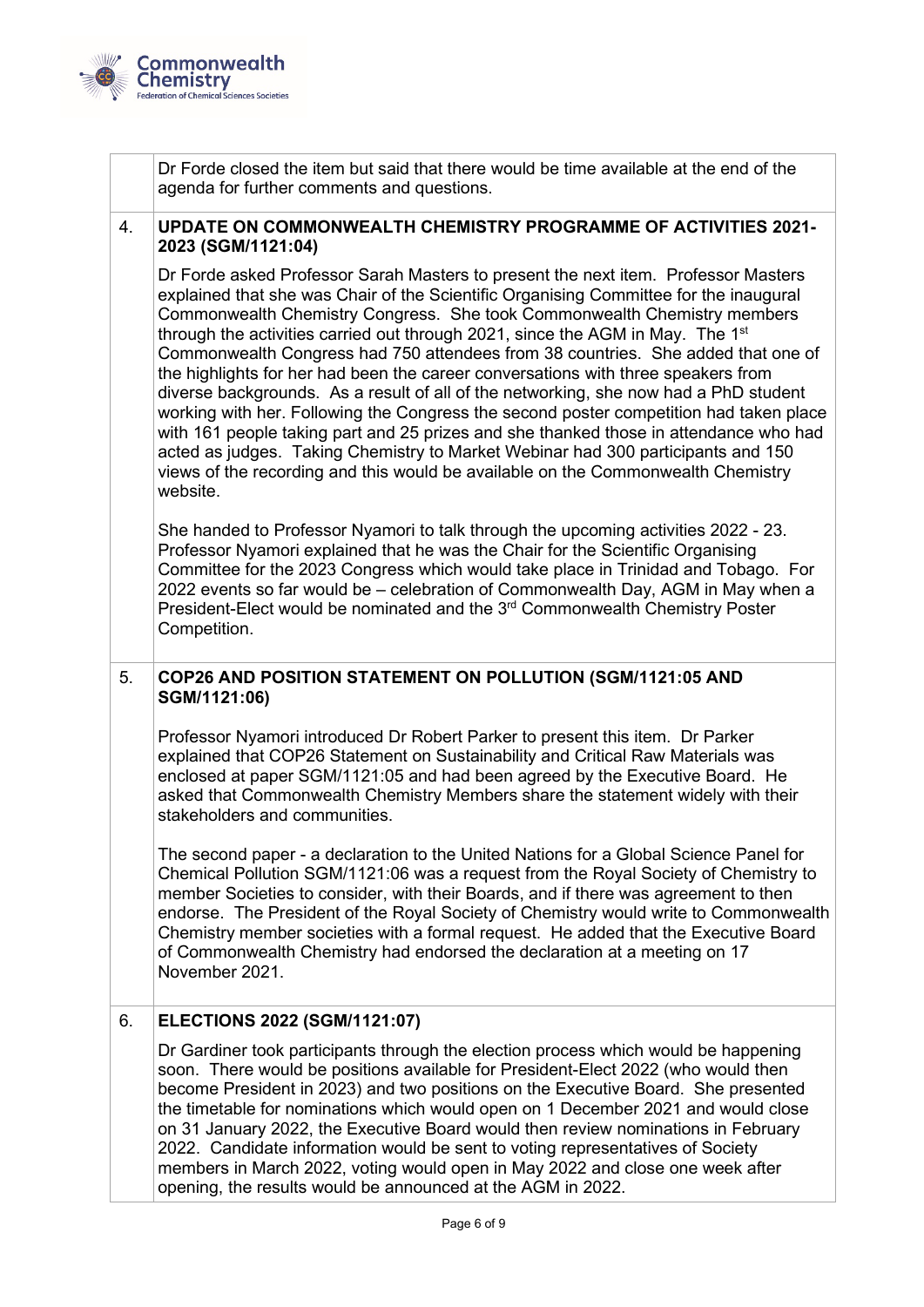

She explained that each Society should nominate one candidate only for President Elect and one candidate only for the positions on the Executive Board – two nominations in total. The nominee for a Board position was required to be a member of the Society and the nominee for President Elect must be endorsed by the Society President and should have demonstrated leadership skills and be prepared to commit the required time.

Voting would be virtual to ensure inclusivity and to give everyone the opportunity to vote. Each country would have one vote for each position available and only the nominated representative for the country could cast the vote. She confirmed, for clarity, for the upcoming voting there would be one vote per country for the President-Elect and two votes per country for the two available positions (one vote per position available) on the Executive Board. The deadlines for nominations and voting were fixed and could not be moved.

She confirmed that the Executive Board would focus on Equality and Diversity when considering nominations to put forward for the voting process.

## 7. **MEMBERS' LED DISCUSSION**

Dr Gardiner asked Professor Mallon to Chair the discussion.

#### *What are the plans for developing the Commonwealth Chemistry ECC network?*

Professor Pal responded, saying that this was a very important and that the Executive Board would look into different models – i.e. IUPAC EuChemS and to develop a suitable model for Commonwealth Chemistry. A group of ECCs from across Commonwealth countries would come together to look at this. Professor Pal asked if Dr Parker had some background information on EuChemS ECC network. Dr Parker said that there was one representative per chemical society and that they were very productive - arranging events etc. They were also represented on the EuChemS Executive Board. Professor Pal asked Dr Parker to give some examples of the challenges that he thought Commonwealth Chemistry may face vs EuChemS. Dr Parker said time zones could be problematic and that regional ECC groups could be a good idea. He added that when people do come together they build relationships quickly and anything that Commonwealth Chemistry could do to support this would be a good thing. Professor Pal said coming together at physical events would be helpful.

#### *What is Commonwealth Chemistry doing to raise awareness of the United National Sustainable Development Goals (SDGs)?*

Professor Masesane said that Commonwealth Chemistry had made sure that all activities carried out by Commonwealth Chemistry had the SDGs embedded within i.e. the poster sessions, the Congress. He stated that this must be continued and said that in 5 – 10 years people would be much more knowledgeable about the SDGs and in turn able to implement more easily. Professor Mallon agreed and said that they should be central to funding applications.

#### *What can be done to support ECCs with applications for grants and other funding?*

Dr Gardiner said that the working group would look at this and outcomes could take the form of training for writing grants, research papers etc. She said that Commonwealth Chemistry would like to work with societies and organisations, with programmes already in place, in order to learn and also to work with member societies who might be able to influence local funding agencies.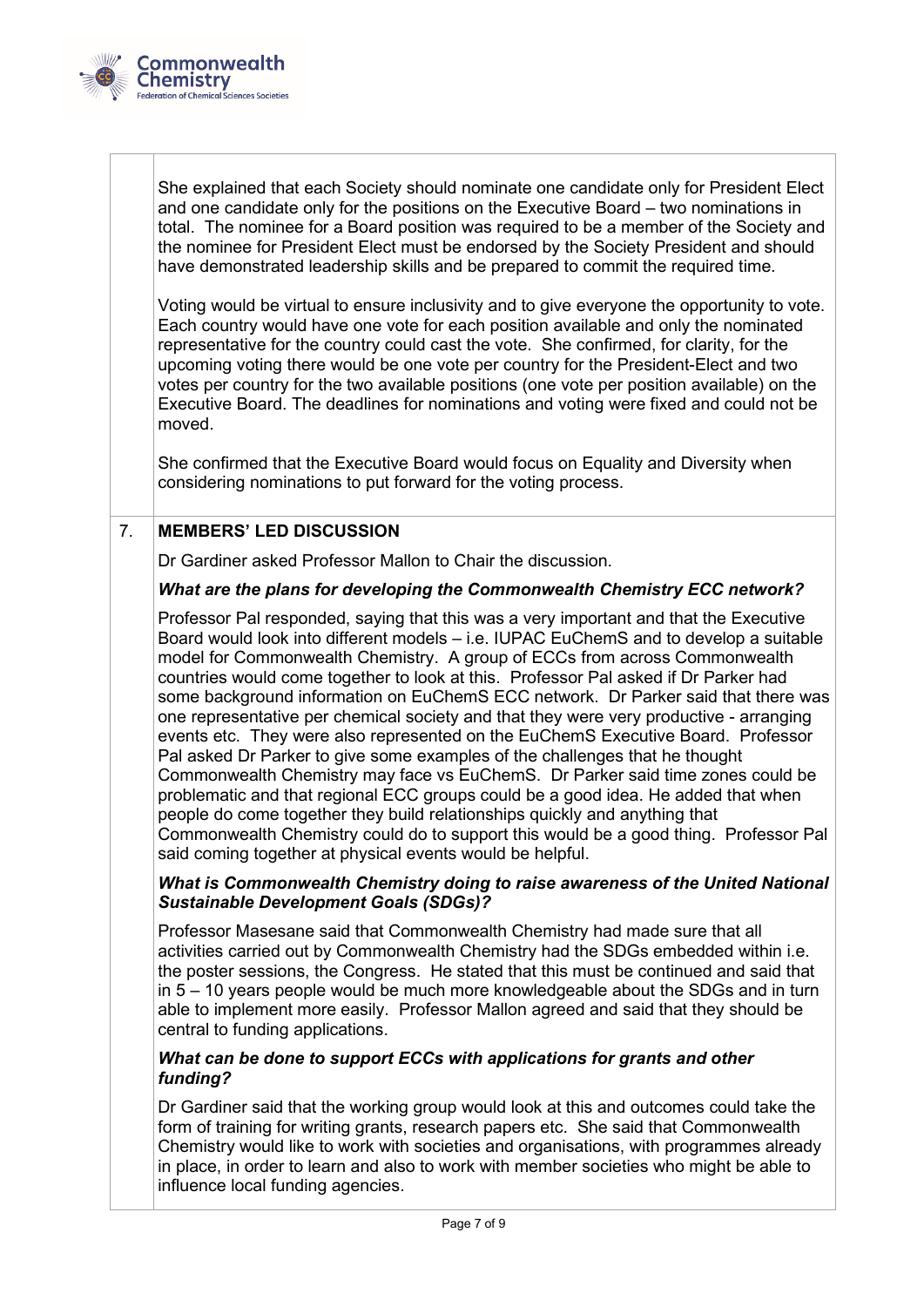

#### *How will Commonwealth Chemistry address the lack of access to resources in low and middle income countries?*

Professor Tan said that it might be possible to approach organisations with resources with a request to them to pledge a certain number of hours of time to help.

#### *What can Commonwealth Chemistry do to aid travel support?*

Dr Gardiner said that while Commonwealth Chemistry was not a funding agency in itself, she did see a role for it in highlighting and supporting and enabling and she reminded members to use the website to post any information that might be helpful to ECCs. Professor Mallon said that Commonwealth Chemistry could also help ECCs to make connections. Professor Nyamori said that a mentorship programme could be helpful.

#### *What will the Executive Board do to ensure equality, inclusion and diversity within Commonwealth Chemistry?*

Professor Masters said that Commonwealth Chemistry could help in terms of activities – International Women's Day – 8 March and the IUPAC Global Women's Breakfast – 16 February. Member societies could be encouraged to take part. She also reiterated that the nomination process for Board members would specifically take into account equality of representation. She also saw Commonwealth Chemistry as being able to help to support societies to develop EDI policies. Professor Mallon said an EDI Forum could be developed through Commonwealth Chemistry and reminded members to use Commonwealth Chemistry as a vehicle through which to develop ideas, activities.

#### *What will Commonwealth Chemistry do to counteract the negative perception of chemistry (as seen on social media platforms)?*

Professor Mucalo asked this question and also put forward the suggestion of a marketing campaign and said information posted on the website would be helpful. Dr Gardiner asked members for ideas and reiterated that as a Federation, all of the members were able to shape the activities of Commonwealth Chemistry and sharing information formed part of this.

#### *What will happen if there are multiple rounds required for voting in the upcoming elections and who casts the votes?*

Dr Gardiner reminded attendees that the voting was electronic and should therefore be more inclusive (as opposed to casting votes at the AGM). She confirmed that there would be one vote for each country and only one society member would cast the vote, therefore 24 votes would be put forward (India had two chemical societies but would still put forward only one country vote and the two societies would need to agree how to do this). If there was no clear winner then further rounds would follow. She said that no member of the Executive Board or the Secretariat would be able to nominate or vote.

#### *Would it be possible to have a 'resource centre' which members could use to obtain information on funding agencies?*

Dr Gardiner responded to Professor Soon Ting-Kueh Datuk's question and said this was a good idea and asked all members to contact the Secretariat with useful information that could be uploaded onto the website.

With the questions now completed, Professor Mallon asked all attendees to turn on their cameras for a group photograph.

#### 8. **AOB**